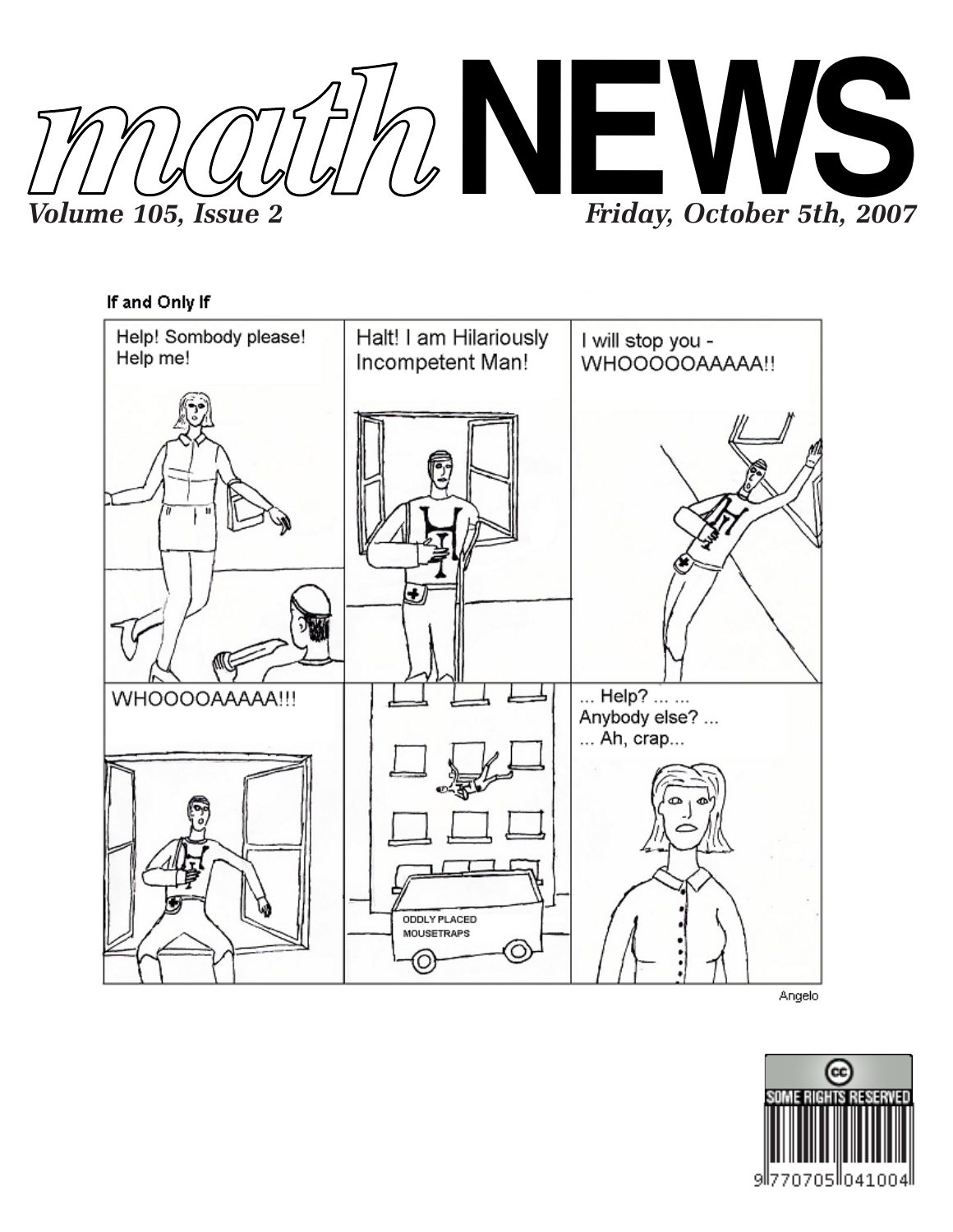## look**AHEAD**

| mathNEWS                                  |                                           |
|-------------------------------------------|-------------------------------------------|
| Oct 5                                     | Issue $#2$ makes an exciting entrance     |
| Oct17                                     | Production Night #3, on a Wednesday!      |
| Oct23                                     | Issue #3 does a backflip                  |
| <b>Math Faculty</b>                       |                                           |
| $\overline{Oct9}$                         | Winter 2008 Enrolment opens               |
| Oct22                                     | Open Enrolment begins                     |
| <b>Math Soc</b>                           |                                           |
| Oct31                                     | $\pi^2$ Day and Halloween Costume contest |
| Thursdays                                 | Movie Nights!                             |
| Oct                                       | Interviews on-going                       |
| <b>CECS</b>                               |                                           |
| $Oct$ 17-18                               | Professional and Post-Degree Days         |
| Oct26                                     | First round employer interviews end       |
|                                           | and rankings open                         |
| <b>Student Awards &amp; Financial Aid</b> |                                           |
| Oct15                                     | Last day to submit Undergraduate          |
|                                           | <b>Bursary Applications</b>               |
| Oct 19                                    | OSAP application deadline                 |
| Oct25                                     | Deadline for OSAP Reviews                 |
| <b>Miscellaneous</b>                      |                                           |
| $\overline{Oct5}$                         | Vanuatu's Constitution Day, 1979          |
| Oct 10                                    | Provincial Referendum on                  |
|                                           | Electoral Reform                          |
| Oct 10                                    | Provincial Elections                      |
| Oct14                                     | Thanksgiving                              |
| Oct 20                                    | <b>Sweetest Day</b>                       |
| Oct31                                     | Halloween                                 |
|                                           |                                           |

## mast**HEAD**

Hee ho, as in Hogwart's, dark forces were at work to keep our productioneers away from us. First there was a slew of midterms, and also there was Google tempting them with free food and swag. However, mathNEWS stood strong and overcame its obstacles. Then it made like all other students. No, it didn't write a work term report, it sat back and relaxed with a keg of beer.

With the manifestation of mathNEWS getting plastered, our production staff became hungry and had to answer "What is your favourite flavour of orphan?" After the poll, the results were: The Rage "Extra crispy", Richard "Montreal style", Matt "Salt and vinegar", Kaitlyn 'Half-pint' "You people disgust me", MJB "Flambed in a nice white wine sauce", 42 "Extra sad with a glimmer of hope", Megaton Panda "The ones who all come from the same orphanage!",  $\pi$  "They all taste like chicken", Edgar "Doesn't matter as long as they're fresh"; InsideR "Any one that doesn't cry constantly", DanS "Strawberry".

Naturally, there are things in the world to thank, one of which is Graphics (they are the ones who put the caramel in the Caramilk bars). Thanks also goes to thermonuclear explosions for getting rid of the evidence, everyone who gave me a restraining order, and delusions of granduer for making me feel important. 'Til next time!

Michaelangelo 'Angelo' Finistauri "I sprinkle on kitten flakes to

accent their flavour" Peter 'mossED' Simonyi "They always come out tasting like gruel, and I don't know why"

## VPA Says

### Of course things are always in the last place you look; who would keep looking?

There are a few announcements from the various academic councils I sit on. Firstly, starting this term is pre-enrolment. What this means is that you can look ahead in your academic career and pick the courses you want a few terms in advance. This will help guarantee that you get the classes you want, in a schedule that actually makes sense.

Secondly, for those of you in co-op, you start your WatPD credits. The sooner you start, the sooner you are done. I think it would be awesome if we can get the completion rate up to 100%.

Just a few other reminders. Now that midterms are starting, don't forget to make sure that you have a faculty-approved calculator. Just come by and see me, or any of the other execs in MC 3039 to make sure you have the right calculator. Also on the subject of midterms, you can go check out the MathSoc exam bank at http://www.mathsoc.uwaterloo.ca/exambank. We have lots of past midterms and finals that help you determine what to expect.

Good luck as the midterm season gets underway.

Heather Perry Vice-President Academic, F07 MathSoc

# Prez Says

Hello again. After last issue's epic Prez Says, I promise to keep this one brief. I will use this space to say that if you have any questions, desires, or needs related to the Math Faculty or university life in general, I'm your guy. If I don't know the answer to your question I usually know who does.

Keep your eyes out for some exciting events ahead. There will be a  $\pi^{\scriptscriptstyle 2}$  Day this term, which ought to be a lot of fun. Also very exciting is the upcoming MathSoc Charity Ball, this year in support of the Heart and Stroke Foundation. It will be taking place on Saturday, November 17 at Federation Hall. It should be a blast, so look out for advertisements for more details.

That's it for now; time for me to get back to my assignments!

Andrew Fransen President, F07 MathSoc

#### ISSN 0705—0410

mathNEWS is normally a fortnightly publication funded by and responsible to the undergraduate math students of the University of Waterloo, as represented by the Mathematics Society of the University of Waterloo, hereafter referred to as MathSoc. mathNEWS is editorially independent of MathSoc. Content is the responsibility of the mathNEWS editors; however, any opinions expressed herein are those of the authors and not necessarily those of MathSoc or mathNEWS. Current and back issues of mathNEWS are available electronically via the World Wide Web at http:// www.mathnews.uwaterloo.ca/. Send your correspondence to: math NEWS, MC3046, University of Waterloo, 200 University Ave. W., Waterloo, Ontario, Canada, N2L 3G1, or to userid mathnews@student.math.uwaterloo.ca on the Internet. This work is licensed under the Creative Commons Attribution-NonCommercial-NoDerivs License. To view a copy of this license, visit http:/ /creativecommons.org/licenses/by-nc-nd/2.0/ca/ or send a letter to Creative Commons, 559 Nathan Abbott Way, Stanford, California 94305, USA. Terms may be renegotiated by contacting the editor(s).

Mr. Bumble: Peter Simonyi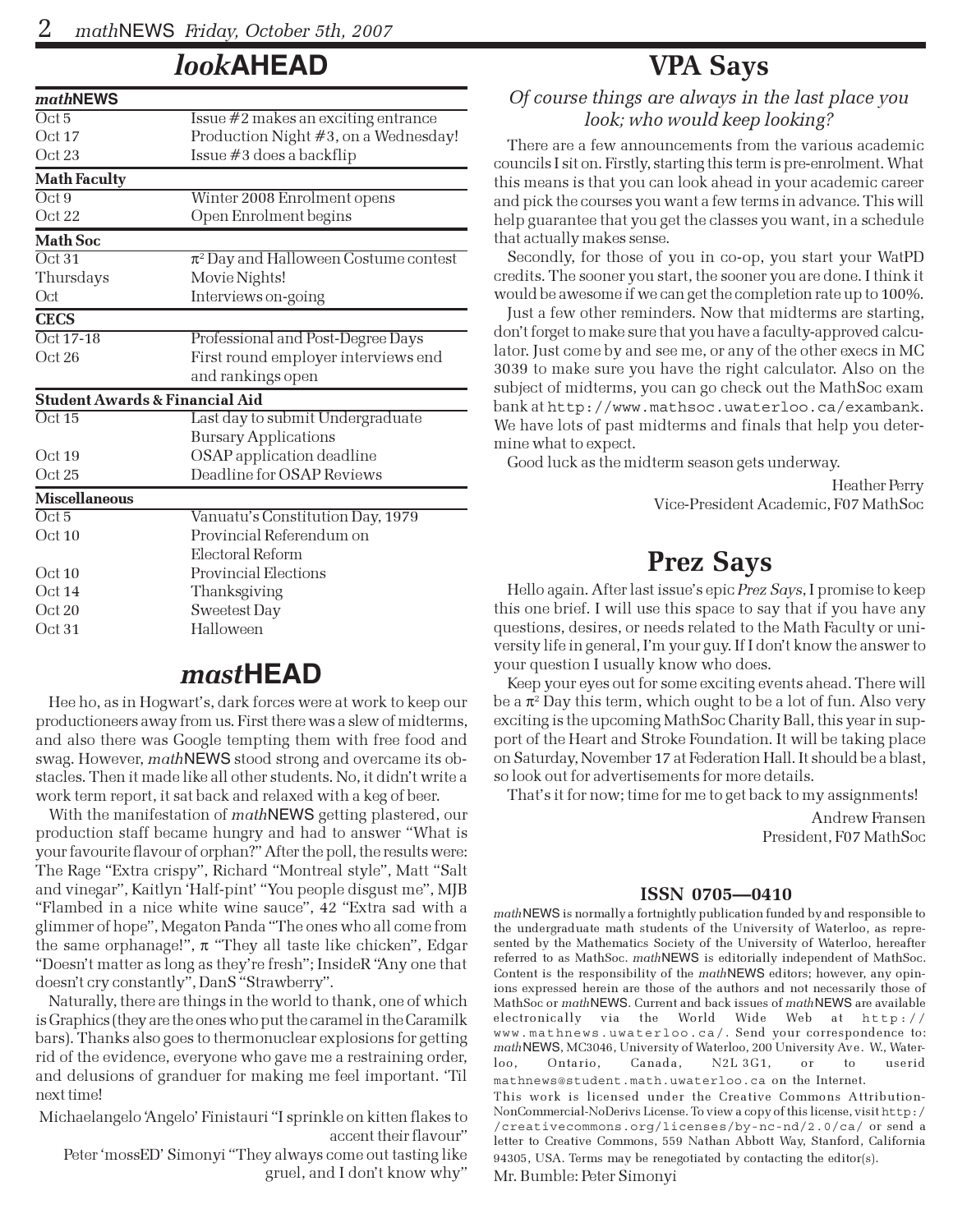# Production night changes

### Midterms got the better of mathNEWS

In an effort to let first-years come to Production Nights, we're shifting them away from Midterm Mondays. Want to write for mathNEWS? (It's bloody easy.) Email your articles to mathnews@student.math.uwaterloo.ca or come to a Production Night.

Our next production night is Wednesday, October 17 — that means not Monday.

mossEd

# Interesting Math

Okay, I'm going to try to pull away from number theory, as interesting as it is. Imagine we have an infinite chess board (or checkerboard, if you prefer) where each cell is either black or white. Start at some arbitrary cell and imagine you are an ant. You're going to map out a pattern in this celled plane, using a very simple set of rules:

- 1. Flip the colour of the cell you are on. If the square is black, change it to white and if it is white, change it to black.
- 2. Advance forward by 1 square.
- 3. If the new cell you are on is black, turn right 90 degrees. If it is white, turn left 90 degrees.
- 4. Repeat.

Although the rules are straightforward, the behaviour of the ant is surprisingly complex. Go ahead and try this out for some initial condition of the plane. Better yet, program it and make it display a pretty picture of what's happening in real time! When every square in the grid is initially the same colour, for example, a recurrent pattern of 104 steps emerges. A sort of highway is created, and the ant's behaviour seems to settle into the path of the highway. It's been shown that regardless of the starting configuration, the ant's trajectory is unbounded — but try showing (or disproving) that any initial condition will eventually lead to similar repetitive patterns, i.e. that an attractor always exists.

But wait, there's more! We can generalize this phenomenon by considering n ants and n colours. We make a few simple modifications to the rules. Index each colour by a number in  $\{1, ..., n\}$ . For each ant,

- 1. Change the colour of the cell to one greater than its current number modulo n.
- 2. Advance forward by 1 square.
- 3. If the new cell you are on is [colour] turn [direction] 90 degrees. If the new cell you are on is [colour] turn [direction] 90 degrees …
- 4. Repeat.

Using this construction, are there ants that produce symmetric patterns after some point in time? Moreover, how is the pattern affected by the initial condition of the board and positions of the ants? Again, if you have any interesting insights, feel free to let me know! You can drop your comments in the BLACK BOX, too.

# Halo 3 Review

Halo 3 is still Halo. You either already own it or you hate it.

### A rhythm game for classical music

A source, who may or may not be a CS co-op student that is friends of a *math*NEWS writer, from inside Harmonix Music Systems, makers of Guitar Hero one and two, and the soon to be released Rock Band, disregarding his NDA, leaked some information to us here at *math*NEWS about their next game. What follows is the email from this anonymous source:

Rock Band has managed to collect a lot of hype on the internet, especially from the guys at Penny Arcade, and the game is ramping up to be quite the success despite the fact that it is going to have a fairly steep cost. There is however a very good amount of material out there that we have not tapped into yet. Fans of music other than Rock aren't coming to our games, and quite frankly we at Harmonix are getting kind of bored of it too. Because of this we're working on a new game Symphony Orchestra to tap into fans more of classical music. The cool thing about this game is that all the music is public domain so we can get all we want, and it doesn't even cost us any money.

On to the cool thing. Rock Band is going to be special because of all the peripherals that it comes with, the guitar, drums and microphone. Well Symphony Orchestra is going to top that in epic proportions. We plan to ship the game with a flute, oboe, clarinet, french horn, trumpet, trombone, tuba, timpani, viola, double bass, and two violins. For special music fans we even plan a cannon peripheral for the 1812 overture if you feel like shelling out the extra cash. The game is going to be released first for the PS3, and you may note that even though they need so few buttons compared to how many they could have we've tricked the system into considering the french horn, trumpet, tuba and timpani as only one controller we still have more than 7 controllers. That means in order to play our game to the fullest extent you will need to have at least two consoles, and they must be far enough away from each other so as not to cause interference. However, when you and your 12 closest friends get together to play, it is quite the arrangement.

We at mathNEWS would like to thank our contact in Harmonix, and hope he doesn't get canned too quickly. Best looks are that this game will be out Spring '09, at a suspected cost of \$750, and there will likely be a special bundle of it with the consoles to play it for the low price of \$1500.

DanS

## VPF Says

One quick reminder: if you have an athletics team and you are expecting to be reimbursed by MathSoc for some of your registration fees, you have until October  $15<sup>th</sup>$  to contact me and let me know about it. Otherwise, you will not get any reimbursement. Thanks.

> Michaelangelo Finistauri Vice-President Finances, F07 MathSoc

# Vince Chan **It's time to give thanks**

Although ancestrally I'm not Canadian, I would like to give thanks to the pioneers that came to this great land and then slaughtered and raped the natives. If not for their bloody conquest, I could not live in the luxury I enjoy today. Thanks!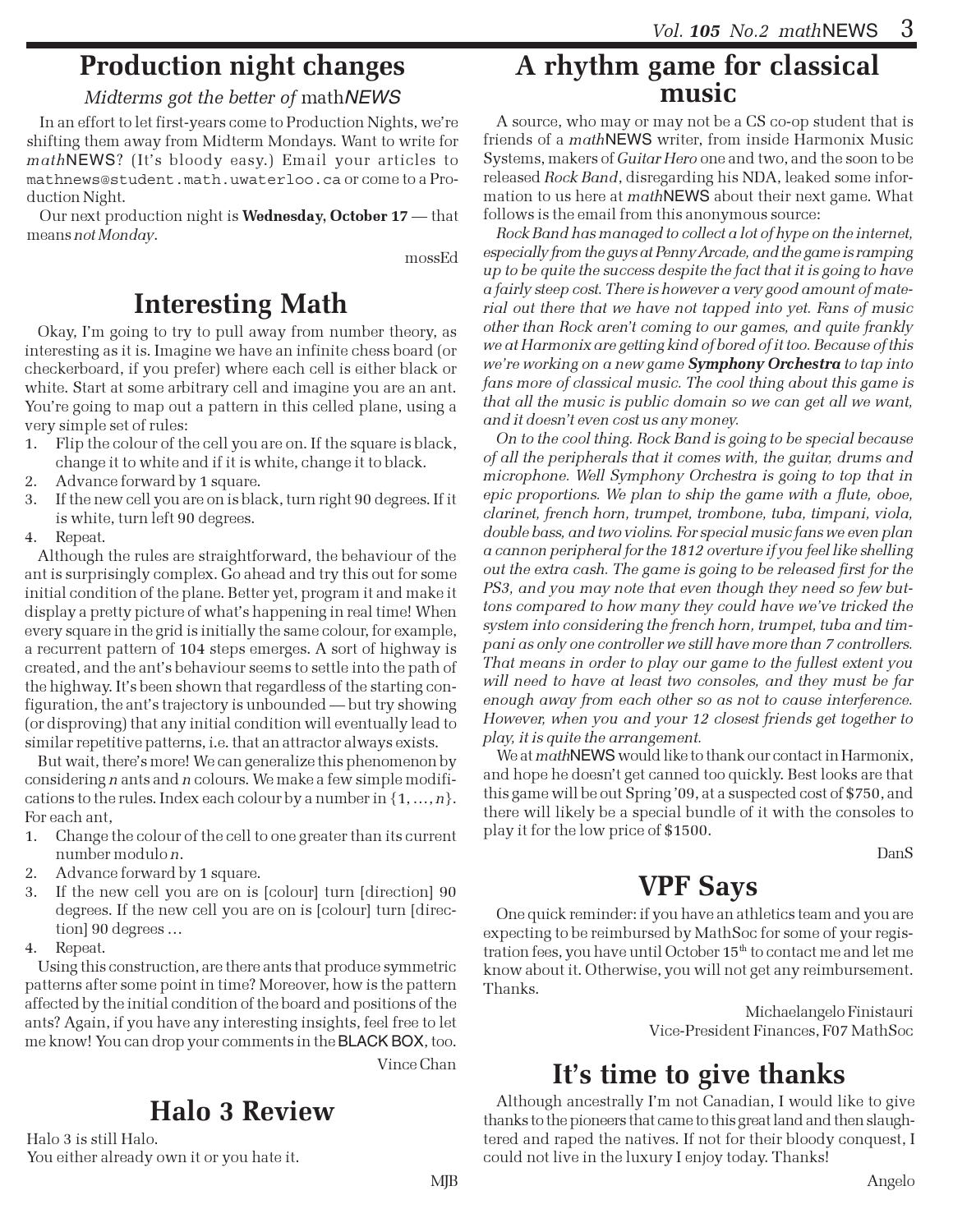# Bridge

### It's like euchre, only better!

Lots of people I know play euchre. It's a really simple game. So simple, in fact, that they use it as a project for a CS class. I can play euchre in my sleep and win half the games I play. If I actually pay attention, I can win two thirds of the games I play against average people. There's not much strategy involved in the game, so once you know the little bits, you're set. It's mind-numbingly boring.

As a mathie, you probably have a mental capacity much greater than that of an African gazelle. You could use this to play a much better game than euchre, namely bridge. Bridge is like euchre with the following improvements:

- You use all 52 cards instead of just 24
- Instead of taking three tricks, you decide how many of them you have to take
- You can play without a trump suit
- Jacks are always just jacks

When you call a trump suit, no card of another suit is trump So, now that you're excited about bridge, what can you do about it? I'm glad you asked. You can do lots of things:

- Start a bridge club: Feds used to have a bridge club, but it died a few years ago. Start it back up!
- Go to a bridge club: The KW Bridge studio has games Wednesday and Friday nights and Monday afternoons. Google it for the address. They also offer lessons.
- Play bridge on-line: Bridge Base Online has a great client and has lessons for new players.
- Just start playing: Get some friends together, get a copy of the rules, and go!

What are you waiting for? Stop reading this now and go play. I'm probably playing right now. Unless it's 10:30 - 11:30 Friday morning, because then I'm in class.

## Why must vacuums suck?

#### By definition!

If you want to understand this better, you should consider switching into applied math.

## Dating Advice from the Single Guy

Another week, another letter: Dear The Single Guy,

I met this really hot guy at the Bomber a few weeks ago, and we've been on a few dates since. unfortunately, he doesn't want to see me any more, and he admitted it was because of my physical appearance. at first when he said this I thought he was really shallow and a jerk, but then he went on to explain that his previous three girlfriends were all blonds, and they all dumped him for somebody else. I've always had beautiful long blond hair, and he doesn't want to get too serious with me because he thinks history will repeat itself. I really like him, and he said maybe if I dyed my hair we could keep dating. my blond hair is really gorgeous and it's my favourite thing about myself, but this guy is just so hot, I'm torn.

Jenny

Well, Jenny, this sounds like quite the predicament. The first thing I would suggest is that you need to find a way to give this guy a serious lesson on the fallacy of induction (before you start writing your letters, mathematical induction is deductive, not inductive; pay more attention in your logic classes, people). Since this is a dating advice article, I'm not going to write about logic, but I can point out that the Wikipedia article on inductive reasoning can give you at least the basics. Various math or philosophy courses can also help you. If he won't take in some fairly basic logic, and still wants you to change to be with him then I suggest that you should instead walk away from this relationship, and go find someone better. You can create a logical loop: he thinks you'll leave him for someone better, and that becomes the reason you leave him for someone better. Then try to explain this to him — that the only reason you're walking away is because he thinks you will, and you wouldn't if he thought otherwise. Since we've already determined that he fails at logic it should be fun to see his brain explode when you do this.

Anyway, that's all for this week. Remember, if you have questions to ask me you can send them to mathnews@student.math.uwaterloo.ca. Just try to put "Single Guy" in the headline.

The Single Guy

# Making political statements no longer requires any thought

Over the past couple of weeks I have noticed some fairly odd displays being thrown about the campus. I welcome social and political statements, but some of them have been so thoroughly lacking in thought that they may as well have not made any statements at all.

The first one that comes to mind was the large waste disposal bin placed outside of an entrance to the SLC. The bin boldly proclaimed that the SLC generates 25 times that amount of garbage. Interestingly enough, the bin was almost empty. 25 times almost nothing isn't terribly impressive. I heard that one of the bins was filled towards the end of the week and smelled worse than that one guy I lived with. That's definitely more effective than an almost empty garbage receptacle.

Now, seemingly for no reason, a long stretch of paper was taped down in the rock garden with "Is drawing a noun or a

verb?" written on it. First of all, if you're not sure, find a dictionary and look up the word. It will tell you in there. Next, you may not necessarily want to broadcast to the school that you're an idiot. The only motive I could fathom for its existence was that it could be an artistic statement — in which case, defecating on your hand and throwing it at a wall would send the same message as the paper on the ground.

I believe that we need to be challenged on some level by social, artistic, and political statements. That means that the statements need to be smart on some level. At this point, I may as well be throwing toilet paper with writing on it into trees, or looking to the poetry on the inside of the stalls in the MC lavatories. Come on: give me a challenge.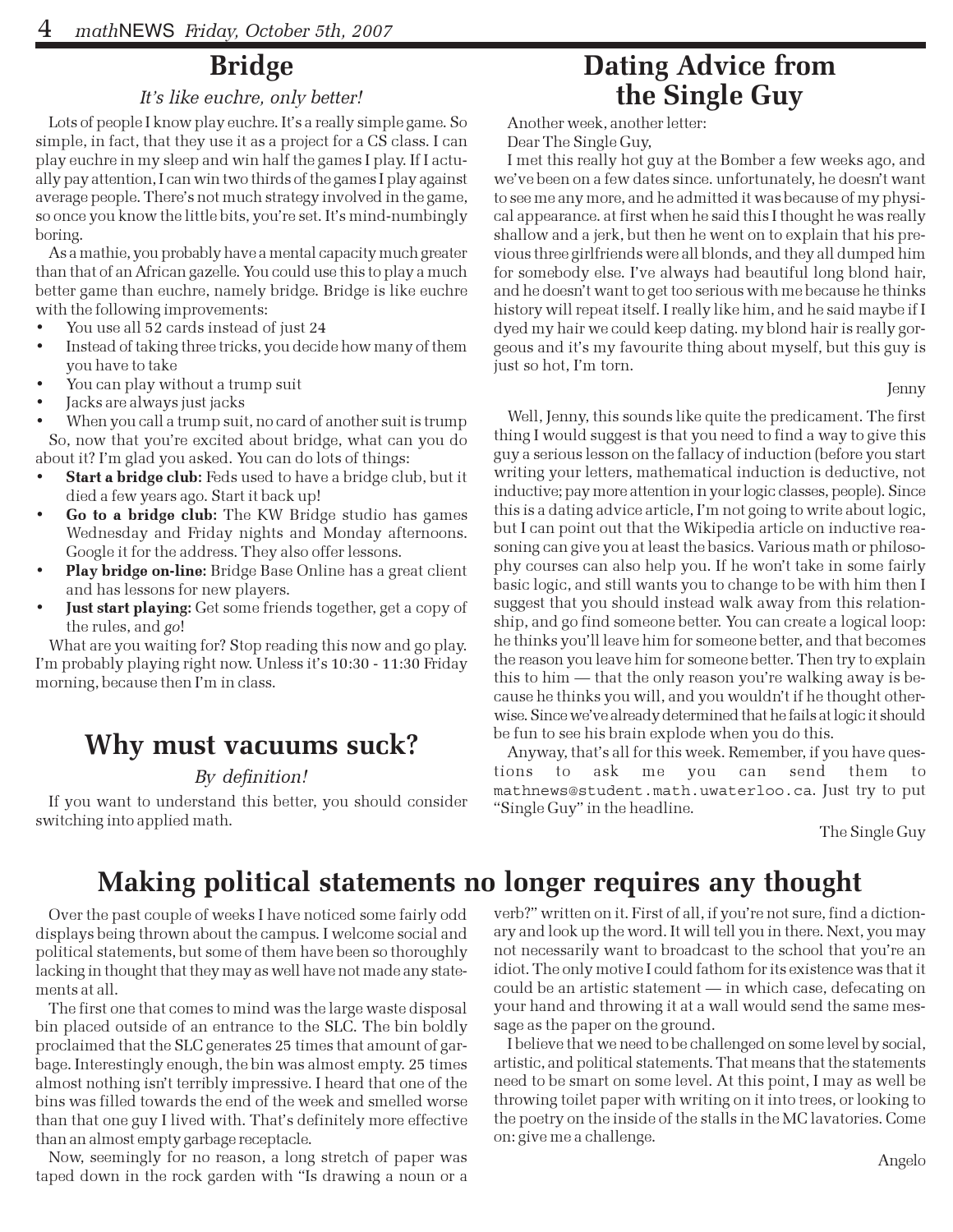# prof**QUOTES**

This is so easy I could do it without my glasses on and a beer in my hand.

Vasiga, CS135

[While having computer problems] As you can see, I am very learned in the way of the compooter [class giggles] shut up.

Balka, STAT206

A common convention used is ASCII, which stands for American something something I forget.

Becker, CS241

[While discussing character sets] If you hail from Greece or from a math faculty…

Becker, CS241

[After vacation screensaver went up] You weren't supposed to see that. Don't worry, you won't see any nudes up there.

Becker, CS241

Flush after you've done your business.

Becker, CS241

Who needs 2 million terabytes of data? How much porn do you have?!

Goldberg, CS 489

You are allowed to die before and after my class. Not during [because] I don't know how to save you. It's much safer for you to die before class.

Griggio, ITAL101

You're the only male in the world. It's your greatest fantasy.

Griggio, ITAL101

Remember: I'm not your teacher, I'm a witch.

Griggio, ITAL101

I'm not god yet. I'm working on it.

Griggio, ITAL101

You're learning the right way. You will no longer be rapers… of my language.

Griggio, ITAL101

One minus d, divided by one minus the same crap.

Saunders, ACTSC371

Sadly, I remember [this long equation]. That can't be a good sign. Saunders, ACTSC371

It's worth 25 thousand dollars in dollars.

Saunders, ACTSC371

See! She's spaced out, she's spaced out but it's so easy she still got the answer!

Hewitt, MATH235

Just turn off gravity and the solution is obvious.

Epp, PHYS121

The only people more foolish than those who think one is prime are those who think it matters.

McKinnon, PMATH345

Did I make a mistake? I know you're panicking, so am I.

Zorzitto, MATH245

You're not going to learn a lot; you're going to write a lot. So I'll use k=1 to be more humane.

Zorzitto, MATH245

If this is not invertible I'll eat my shit, but I'm taking a chance here.

Zorzitto, MATH245

… and the middle finger, also known as the finger you use when someone cuts you off the road.

Zorzitto, MATH245

If you were an engineer, proof by one example: zero.

Metzger, STAT231

I suck at drawing. I almost failed kindergarten; that's how bad I am.

Metzger, STAT231

[Of the movie Titanic] Hence the reason Leonardo DiCaprio had to die.

Metzger, STAT231

I didn't use a calculator when I went to school. As a result, I can do weird things.

Vanderburgh, MATH135

One solution to this problem is to ignore the problem. This works for any problem.

Vanderburgh, MATH135

If you are not in this class, I realize there are 1… 2… 35 of you… Vanderburgh, MATH135

[Lights go out. They come back on shortly.] Well, the light switches are a bit sensitive in this room. That or someone plugged in a toaster upstairs.

Vanderburgh, MATH135

Has your prof said something quotable? Type it up and send it to mathnews@student.math.uwaterloo.ca, or write it down and drop it in the BLACK BOX (located on the MC  $3^{rd}$  floor, between the Comfy and the C&D).

# Don't Study!

### A portable systems party

Hey, UW Gamers Dude here! If you're looking for a break from midterms, come on out to our *Don't Study* event on Wednesday, October  $10^{\text{th}}$ .

The feature of this event is portable gaming. Bring out your DS or PSP for some mad Wi-Fi play!

If you don't have a DS or PSP, there will always be people sharing! There will also be a projector with console gaming going on, and an appearance of Pop'n'Music, a game whose controller nearly puts Hyper Bishie Bashie Champ to shame!

Wednesday, October 10<sup>th</sup>, at 5:00pm in the Great Hall of the SLC.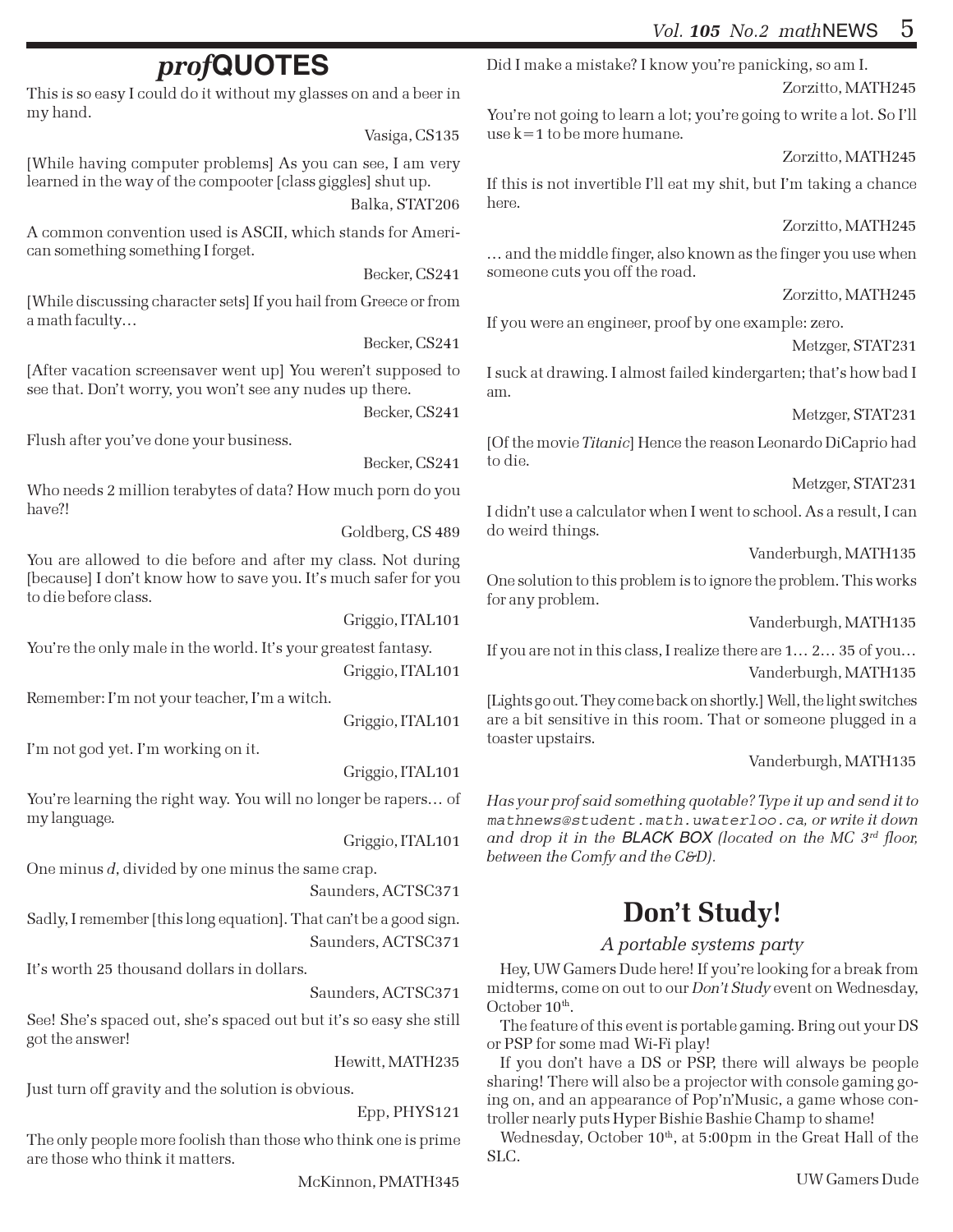## Elections!!!

#### VOTE!!!

For those who are not aware, there will be an election and a referendum in the province of Ontario on the  $10<sup>th</sup>$  of October, 2007. As a mathNEWS writer who has, in the past, had quite an influence on his readers (since when?), I feel obligated to encourage you to vote.

There are 5 candidates in this riding. Listed alphabetically, they are: Louise Ervin (Liberal), Catherine Fife (NDP), Judy Greenwood-Speers (Green), Lou Reitzel (Family Coalition), and Elizabeth Witmer (PC, incumbent). You can find out more about them on their respective websites.

As well, there is a referendum on electoral reform. Two systems are on the table: First Past The Post (107 ridings, 107 MPPs, you win or you're out) and Mixed Member Proportional (90 ridings, 90 local MPPs, 39 list members chosen based on popular vote). Since it takes too long for me to explain these in greater detail, I will direct you to http://www.yourbigdecision.ca.

For more information on the election, please visit Elections Ontario's website: http://www.elections.on.ca.

InsideR

# Halo 3 review

#### This time with content!

Halo 3 is still Halo. If you loved Halo 2, then Halo 3 does nothing to break what you loved. In fact, now it looks even better, and there are a bunch of new toys to play with. Bubble Shields, Gravity Hammers, Spartan Lasers, and a whole lot of new maps to try these things out on. Really, there is no way to go wrong picking it up.

However, Halo 3 is still Halo. If you didn't like Halo 2, then Halo 3 does nothing to really shake things up significantly. The combat is still based around 5 second skirmishes, mostly featuring the 1-2-3 combination of nade-shoot-punch. If you are a PC gamer, then you will still hate the lack of mouse and keyboard. This is no UT-to-UT2K4 kind of revolution that changes things up so much that you simply must try it.

Personally, as a new Halo owner, if not yet a convert, I can attest that Halo 3 has potential as a fun game. It's not that Halo 2 didn't, it's more so that I simply refused to play it, and now I'm re-evaluating that decision. Getting in on a new game seems to be a good way to introduce myself to it.

For now, I need to play more Rocket Race.

(P.S. If you want to play Rocket Race, friend me plz. Gamertag Markster3000)

MJB

### Why articles about things that suck suck

- First of all, no one cares.
- Stating the obvious isn't funny. [Is this supposed to be funny? — mossEd] [No — Angelo]
- They are cliched and contrived.
- It's more thought-provoking to run head-first into a car.

## Vote Cthulhu

Why vote for a lesser evil?

This election, don't vote for some feeble mortals who will undoubtedly fail to keep their promises. Instead, vote for Cthulhu! Cthulhu will help lower unemployment rates by driving the unemployed insane and making them his loyal cultists. Then he will eat them. The same will be done for transients.

He will improve health care by implementing effective techniques to help open spaces in hospitals by eating the sick. Education will be given another revamping when Cthulhu works first-hand with teachers to eat the dumbest students.

Where Cthulhu's platform really stands out is his stance on the environment. If you think the water in the Tri-City area is undrinkable now, just wait until Cthulhu turns our area into a charred wasteland adorned with the mutilated bodies of the elder gods. He'll also eat endangered animals to keep them off of the endangered species list.

Cthulhu will lower taxes to draw in more people so he can drive them insane and eat them. His policies on law and order are tough, but fair: people who have committed crimes will be eaten; people who have not committed crimes will be eaten. He will also work on closing the gap between the rich and the poor by eating them both.

So this provincial election, vote for Cthulhu! Vote for no more years!

Angelo

### Candidates debate education and the environment

### Heaven forbid that mathNEWS contain actual NEWS

Four of the five election candidates running in Kitchener-Waterloo came to the SLC on Tuesday to talk to students. Louise Ervin of the Liberals, Judy Greenwood-Speers of the Greens, Catherine Fife of the NDP, and Elizabeth Witmer of the PCs debated such issues as the environment, health care, and postsecondary education.

On the topic of health care, there was a significant debate on public funds for private clinics. Witmer mentioned that if people are able to use their OHIP cards to pay for these services, then that is what matters. Fife, however, argued that it would lead to less scrutinization of the money spent on health care, as most of these clinics would be open mainly for profit.

When asked if lowering the price of electricity would be good for the economy, Greenwood-Speers said that the cost of electricity should be skyrocketed to force companies to conserve. Witmer, on the other hand, mentioned that tax incentives for investing in energy efficient equipment would strike a balance between the environment and the economy.

When it comes to postsecondary funding, Greenwood-Speers said that her party will reduce university tuition to \$3000 per year with a \$500 million injection into the systems. Ervin said that in order to roll back tuition as the other candidates are proposing, a greater investment would have to be made to cover operating costs. Her plan is to freeze tuition rates, which Fife reminded us was a promise made four years ago.

Don't forget that Election Day is this Wednesday.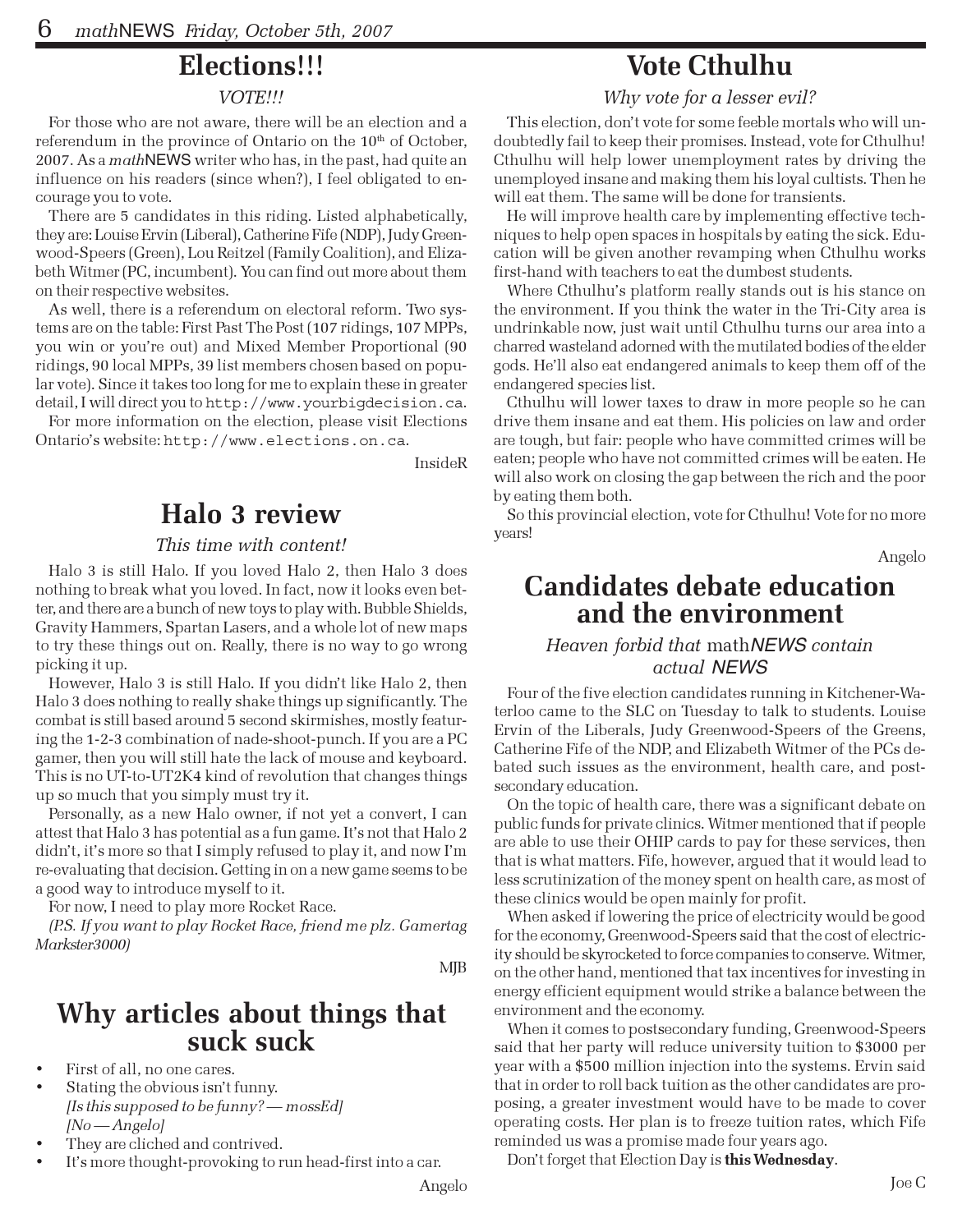# Thor's Thoughts

### Exploring famous thought experiments

Under some theories on reality, the Universe has been around forever. These theories speculate that the Big Bang / Big Crunch cycle has been going on forever. If this is the case, then a few startling other things become possible, including time travel. Consider: if the Universe will be here, even if we assume that it's slightly different every time, an exact copy of our current universe will have to occur again some day, right down to the atomic level — since we already know that it's possible for our current universe to exist. This is monkeys-with-typewriters territory.

Given that, and given the premise of television shows like Futurama that the human body can be put into suspended animation indefinitely, it seems relatively simple to design a timetravel device. Simply freeze yourself until the time period that you want to visit comes around again. You might need a fairly advanced computer to wake you up on time, but that's pretty easy to do. Of course, once you're awake, there's no guarantee that things will go the same way this time, but since the universe you are in is as similar as possible to ours, things should proceed roughly the same way. For that matter, this method could be used to visit virtually any reality whose existence is physically possible.

Thor

# Graphics uses Gmail

I guess the university is stingy with disk space to everyone.

# Why must voting suck?

It's simple. Parties suck: in a system where we have to vote for which individual best serves our needs, parties mean you're no longer voting for that individual. Instead, you're voting for the party, in a system that just isn't designed for that.

So, what's the solution? I can come up with two:

- Get rid of parties
- Switch to a system that can better handle parties

For the first solution, it's going to take quite a bit of work: if you can band together with enough people, all of whom get elected with less than 43% of the vote, a large enough group can still garner 61% control, which is enough to do almost anything. Want an example? Look at Quebec's 1998 election, which is particularly notable because another party, with even more than 43%, was in opposition to the remaining 39%.

It's not as if you could just outlaw these things; such rules would be difficult to enforce. Parties won't disappear, because that increased control, so many of them see, continues to exist, and can't be prevented in our current system.

Next Wednesday, you'll have the opportunity to answer, via referendum, if the second solution should be carried out for provincial elections. That is, by going to the polls, you will be asked if we should switch to Mixed Member Proportional (MMP, or direct representation with extra seats to ensure each party doesn't exceed its fair share). I'd say, if you want a system that fixes the problem, this is your chance.

Of course, if you don't want to take it, that's your decision. I won't complain; I'm already over my quota.

…You've probably missed 2 days of Oktoberfest

KW Region's Oktoberfest started Wednesday, which means beer, traditional German food, and beer. This mathNEWS writer could tell you about all of the various offerings of Oktoberfest, or he could be lazy and just link you to the official website: www.oktoberfest.ca.

…But wait, there's more! The already-free buses will be more free this weekend, not even requiring the possession of a valid WatCard to ride. So, even though you already pay nothing per bus ride, you will now not even have to expend the energy to transport your many-kilogram stone tablet WatCard around. This is, of course, irrelevant if you've upgraded to the hip, new plastic model.

ebering

## Automatic show casting

### Totally not used by FASS

It occurred to me after many milliseconds of thought that with a form reader, a database, and a not terribly difficult bit of code, you can automate the process of casting plays and stuff. Let's hypothetically apply this to FASS. Now this simplifies thing a little because if you audition for FASS you will get a part! We don't need to include things like somehow arbitrarily deciding who of two equal actors/dancers/singers/techies gets cut.

First we need to set up the database. Nothing too fancy, you just need a table for the people auditioning, one for the respective talents, and so on. Also, you'd need to have a table populated with the roles and parts you want to fill, rated with what talents or thresholds are needed to fill the role. Some criteria would be the size of the role, how much singing is involved, stage combat experience, willingness to wear a dress, being double jointed, ability to act, how many friends you have, ability to evaluate triple integrals, willingness to sleep with the director or producer, dancing ability, and many other highly relevant criteria.

Once that's all set up, you just need to create the forms and the associated form reader. Now we're ready for auditions! Wasn't that easy?

You have your wonderful volunteers fill out an identity card, and you give them each an ID number that they give to the various directors. Your directors then rate each applicant on the criteria. Once you have all the data and wonderful aspiring actors, singers, dancers, and techies that you want, you can hit a previously-set-up Magic Red Button to do all the casting for you!

The button runs a script that goes through each applicant and position using some (probably) very nifty algorithms that make use of all the data you collected. When it's got the optimal solution to the casting problem, it can print it all out, and the previously lengthy casting meeting can then become a sexy party for anyone involved, while the computers do all the grunt-work.

Of course such a system is entirely impersonal, and removes the human element to casting, but at least you get to have a part you're suited for (e.g. extra, tree, or even tree-in-wind), and can't blame anyone but yourself. On second thought, maybe it's better that people don't use computers for casting. I know FASS doesn't!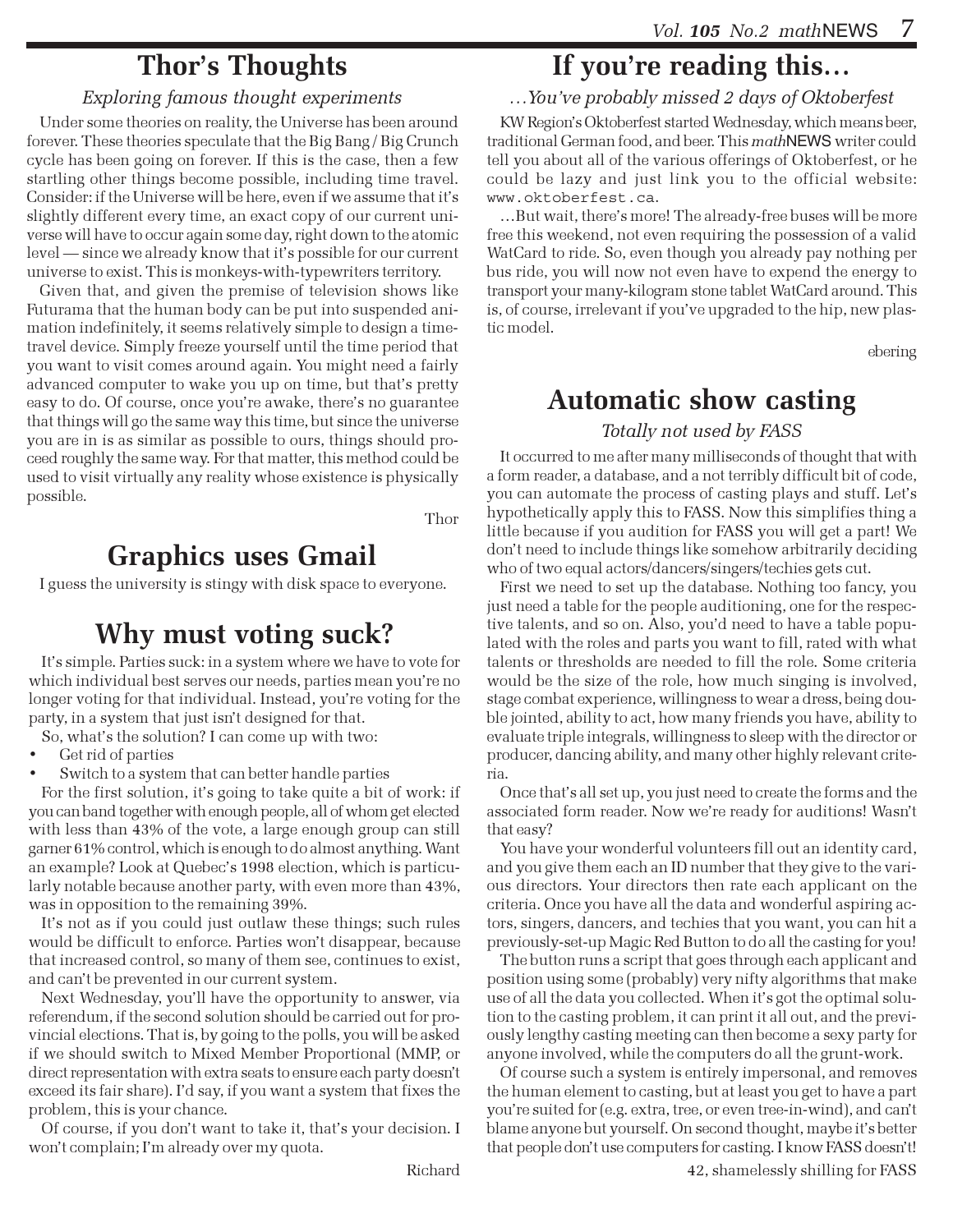# Your Surrogate Mother

### Nagging away from home Week 2: A double whammy: lectures and midterms

Hello again and welcome to a special double column. I realized on the walk here that, at least for first-year students, by the time you read this you will be past (and hopefully have passed) one of your midterms, and it's really late for a "go to your lectures" speech. But here's a better-late-than-never version which can help you draw on your first experience.

### Midterm studying

Since chances are you will have to work several times harder to do nearly as well as you did at high school, you should take your first experience and use it as a guide to your next bunch of midterms:

Case 1: Your midterm went badly. This means you should alter your study habits: study better and harder.

Case 2: Your midterm went well. Stick to your current study habits. Do not relax. You did not do well because you are that smart or the stuff was easy — you did well because you studied well! Now go and study well again, and even harder, for the next one.

No, I can't be more specific than that. Everyone has different ways they learn — the best thing you can do is learn from your own performance. Seek help if you don't know what "study smarter" means. Check with the Math Undergrad Office on the fourth floor for what consultations are available.

#### Lectures

There is no good reason to stop going to lectures. Period. Here are the common excuses, debunked:

We don't have to go. Lectures are not mandatory. So what? This only means that it's your responsibility. It doesn't make the material not mandatory — it means that you don't have

## Midnight Capture the Flag was quite fun.

It is important to clarify before I start that Midnight Capture the Flag was, in fact, **not** quite fun, because it didn't happen. Midnight Capture the Flag never happens. It certainly doesn't happen every three or four Sundays at midnight. And so there's no reason for anyone to track me down and arrest me for writing this subversive article about such an activity.

Anyway (hypothetically speaking), we all gathered at MC for my first Midnight CTF at midnight on Sunday. Why Sunday, you ask? Because the campus facilities staff is around on every other night, and CTF isn't exactly the sort of thing that is widely supported by the administration (see above for disclaimer). The rules were explained to us. The flags are pink ties, and one is hidden on each team's floor.

It was lots of fun. We hung out. We ran around. I met lots of cool mathies. I even somehow got inducted into the Computer Science Club and am currently trying, with no success, to make my website work on their server. Frankly, MCTF is more important than class. Consider the professional networking possibilities! That's what I tell myself, anyway.

We may even have sung Bohemian Rhapsody at one point, which is the fundamental purpose of human existence on Earth. That alone is reason enough to go.

to get your mommy to write you a note if you're too sick or you slept in or your car wouldn't start.

- I know this stuff. Good for you. Do you know your prof's idiosyncrasies so you can mimic them for full marks? Do you have someone passing along any important announcements? And if you don't go to lectures, how will you know when to start going when the material changes?
- It's in the text. What's in the text? Examples spelled out for you to mimic on assignments? A spoon-fed explanation someone is paying big bucks for? Are you even sure you're not studying too much or too little of the material? Few courses go through the text cover to cover.
- **The prof sucks.** More than what? More than learning the stuff yourself? Find another section to sit in on, but make sure you *also* go to yours so that you're still on track for your section's announcements. Alternatively, go to tutorial centre hours to get explanations.
- Employers don't see your marks anyway.(If you heard this from someone old like me, you shouldn't even believe it since apparently it's no longer [typically] true.) I don't actually believe this has been used as an excuse but the production team claims it has. Guess what? Your mom will probably see your marks. *[CECS says: "Beginning with the fall 2006* co-op job postings, the option to withhold marks from being included with your application package has been discontinued." — mossEd]
- [Personal and/or emo reasons] Life will get harder if you fall behind. Bury your sorrows in your schoolwork. Higher grades should cheer you up!

For real help with studying, see the Math counselling services page (Math webpage > current students > counselling services) (that was shorter than the URL).

> Half-pint who should take her own advice

## Theorem: I am an ass

Proof:

Known facts:

1. The number of people is finite.

2. Each person has at most one ass.

The mass contained in an ass can be objectively measured by a real number; therefore, ass-mass can be compared and ordered. (By definition, people without asses have an ass-mass of zero.) Now suppose we reordered all people in non-decreasing order with respect to ass-mass. Since there are finitely many people, then there must exist a person, say Paul, who has the largest ass.

Now that we know Paul has the largest ass, we can now objectify Paul by his greatest asset. We say "Paul is the largest ass". It would logically follow that  $(Paul - 1) = Paul = "the second largest$ ass", and so on for all people. Therefore, any person can be expressed as the *n*th largest ass, for some positive integer *n*.

Since I am a person, I can be expressed as the kth largest ass for some positive integer  $k$ ; therefore, I am an ass.

Corollary: You are an ass.

Proof: You are a person; therefore, you are an ass.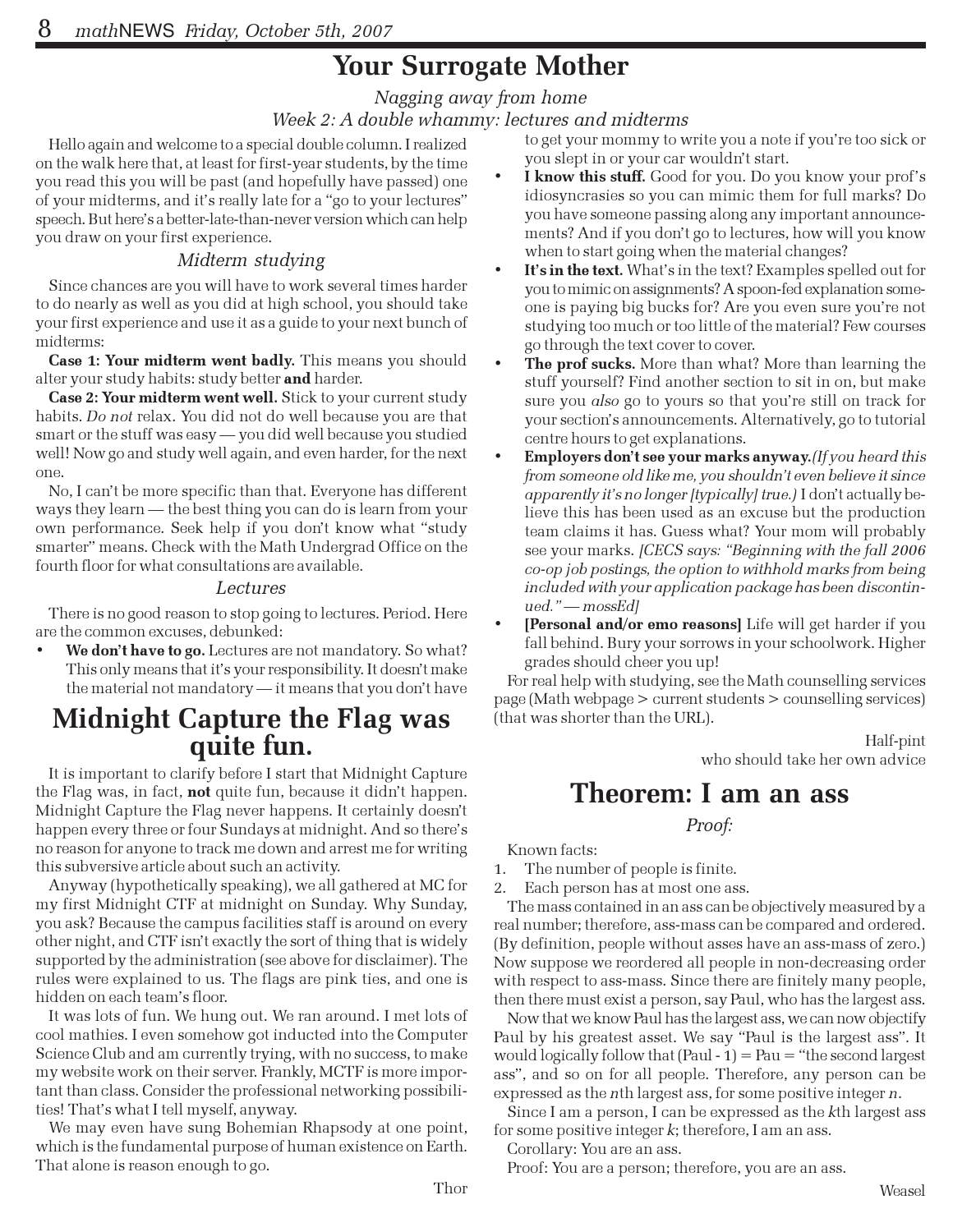## Previewing the Canadian NHL Teams

The NHL season is upon us! To celebrate this glorious occasion, here's a preview of the Canadian teams (In alphabetical order!)

#### Calgary Flames

The Flames are looking at a marked improved this year. With the introduction of the new jerseys, they can finally dump the dresses that they wore away from home and play some hockey, or something. Behind their high-powered top line with Iginla, Langkow, and Tanguay, they're supported by the veteran leadership of people like Owen Nolan and Wayne Primeau (Hey, remember when Boston traded him for Thornton?) who should help them go all the way…? Nah. But they should make a good push at the playoffs, it's not like Vancouver did anything.

Prediction: Overshadowed by Colorado and other teams of quality, they will fight for  $7<sup>th</sup>-9<sup>th</sup>$  in the West.

#### Edmonton Oilers

The Oilers are hoping to put last year's great season behind them, and decided that their defense needed a downgrade. Trading away their defensemen Jason Smith and M-A Bergeron, they replaced them with such Forwards-in-disguise such as Joni Pitkanen and Sheldon Souray. If Roloson had trouble with the defense last year, watch out this year! Their forwards should have a bounceback year with Hemsky being almost a lock for 65+ points if he stays healthy. For those counting, that's 68 assists and -3 goals, and you can take that to the bank.

Prediction: The Oilers will have a grand time this season, being one of the frontrunners for Stamkos.  $13<sup>th</sup>$  place finish FTW!

#### Montreal Canadiens

The Habs had a rich tradition of winning. Emphasis on had. The Habs have both their goalie of the future (Price) and their stopgap (Huet) on their rosters now, so they're definitely set in goal. However, who's going to score the goals? Souray, who single-handedly was involved in over 60 of their goals from the year before, is now in Edmonton playing "defense", and they decided to shell out over five million big ones for Hamrlik. Yes, Hamrlik. Up front, they have possibly the deepest prospects pool in the league, but who's going to be able to step up this year? Koivu, Kovalev, Higgins, and Ryder are their big four, but is that going to be enough? I don't think so, not in a division as tough as the Northeast.

**Prediction:** Fighting for  $8<sup>th</sup>$  and failing, they'll end up in the  $10<sup>th</sup>$  position.

#### Ottawa Senators

The Sens made the finals last year before deciding to give the series to the Ducks in the finals. Coming into this season, they got rid of some of their depth players, such as Comrie (who is now the first line centre for Long Island), Schaefer, and Preissing. Replacing them are Shean Donovan, Luke Richardson, and some of their prospects. This might very well be the year for the Sens, who have Spezza up for RFA and Heatley for UFA. (Supposedly Heatley wants 8.5 while the Sens are offering 7), so if they fail to win this year the core might be disassembled. Wade Redden should have a bounceback season and there is every reason to believe they will still be playing in June. Hopefully this year they will shake off that choking stigma!

Prediction: First in the East, and cup winners as long as they don't play the Leafs in the playoffs!

#### Toronto Maple Leafs

loleafs. Now that we have that out of the way, the Leafs made a few significant changes in the offseason. Signing Blake means they bought at least 30 goals, and maybe even more playing with Sundin. Toskala should at least push Raycroft, so there's no way their goaltending is as bad as last year. And if it is, I'll eat your shorts. Toronto, who was 1 point out of  $8<sup>th</sup>$  and 3 out of  $6<sup>th</sup>$  last year, has improved enough to at least snag a playoff spot. If Steen and Stajan continue their development while Wellwood sits in the IR with Antropov and Colaiacovo (You know it's going to happen!), the Leafs should at least be contending with the rest of the lead in repeating for the most goals scored.

Prediction: Fighting for  $5<sup>th</sup>$ , the Leafs should end up settling for 7<sup>th</sup> and make playoffs for the first time since the lockout.

#### Vancouver Canucks

Last season of Vancouver can be summed up this way: Sedin skates up the ice! Passes to Sedin! He shoots, he scores! … Vancouver wins the game, 1-0!

With Luongo in net, the Canucks can contend even if they have an AHL team up fron—oh wait. The Swedish twins should continue their fine play, while Naslund should come back with a 70 point bounceback season. But outside of those three, who do they have? They don't even have all-star candidate Rory Fitzpatrick anymore! Behind the supreme leadership of Trevor Linden (Oh Yeah!), they should still make the playoffs, but with every other team choosing to improve in the offseason instead of staying pretty, it might not be the first place that they had last year.

Prediction: This might be the year for Colorado to take the division on the strength of offsense, so I say the Canucks will end up with  $5<sup>th</sup>$  or  $6<sup>th</sup>$  spot in the West. Unless they learn to score, they'll just end up like last year.

By the time this issue is published, the puck will be dropped and the season underway. Here's to a good season!

Megaton Panda

# Rejected

#### Excuses not to go to your lectures

Here we have the not-going-to-lecture excuses Half-pint refused to dignify by mentioning them in her column.

- I'm busy reading mathNEWS
- I had to retake the class but I remember it from the first time
- I'm sleeping with the prof
- My dog ate my lecturer
- I have the answers to the final
- It's at 8:30 in the morning
- IT'S OVER 9000!!!
- I'm sleeping with the Dean

Come join in on the fun! Write for mathNEWS every second Xday (the Xday immediately preceeding an issue) (where X is yet to be determined for the rest of the term) [See the LookAhead mossEd] and bring up the quality. We pay in pizza and have a pseudo-cash reward for the best article written.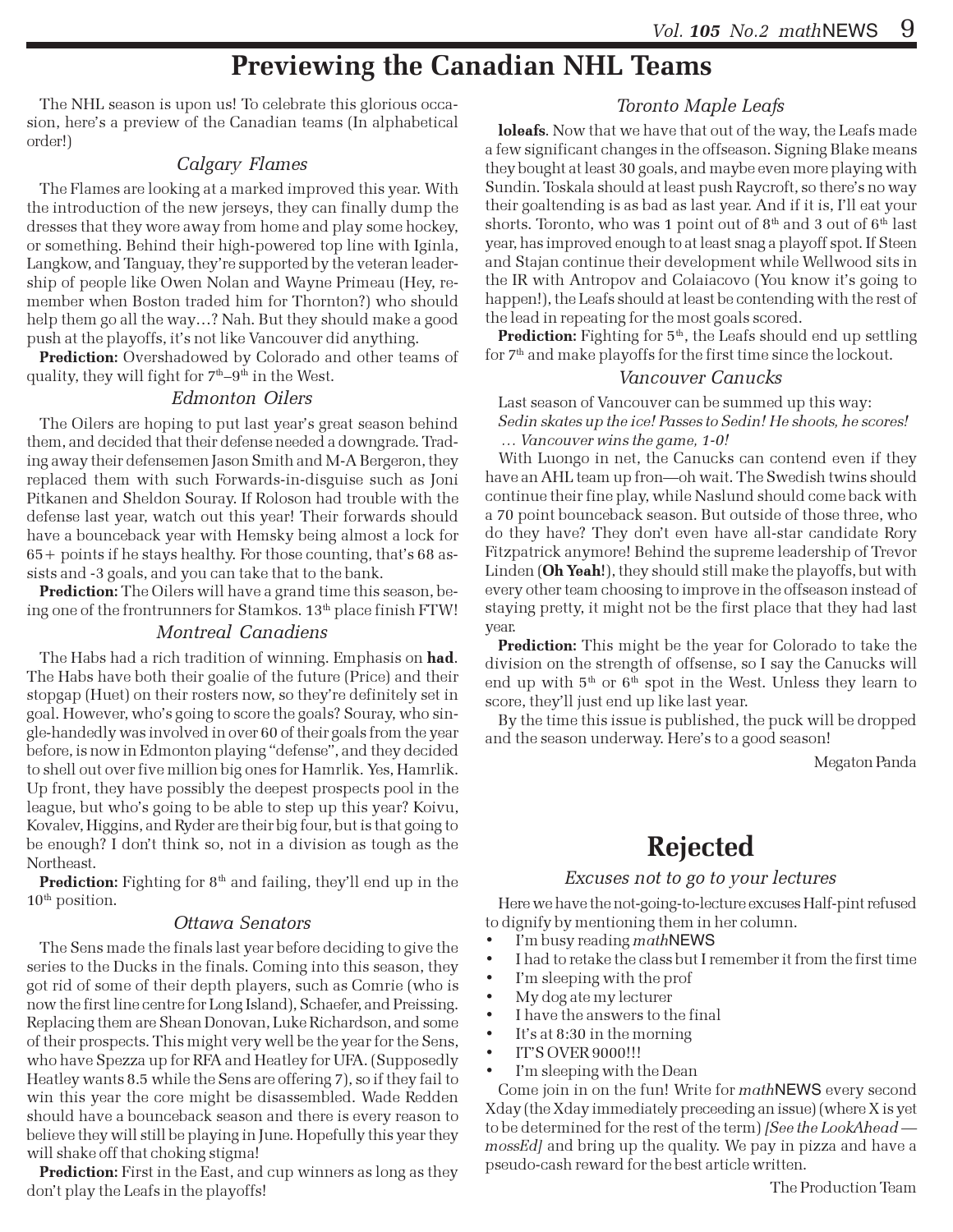# Grumpus' Top Ten Lists

Drivers and Cyclists and Pedestrians, Oh My!

To be fair, I rank as a driver, pedestrian and cyclist… but lately I've most often been a driver. Having been struck dumb by the sheer idiocy that has descended upon the students of UW this Fall and their flagrant disobedience of traffic laws (not to mention common sense), I have devised these lists. They could be longer, but then we'd be here forever. I also have to admit that these things have irritated me for a long time now, but nothing rings home the need to put it down on paper better than seeing the end result of some of these in one giant accident. Now, without further ado, I present...

### Pedestrians that Drivers and Cyclists Love to Hate

- 10. Amber Rambler The one who races across the crosswalk on an amber light directly in front of left-turning cars.
- 9. Mellow Yellow The one who stops mid-jaywalk on the yellow line as if it's a 10 foot median.
- 8. Hurry Scurry The one who starts to cross on an advance green "because it's safe" up to halfway across. Confuses drivers turning left and gets in the way of right hand turners.
- 7. Red Rebels The pedestrians who cross on the red, either in a scurry or a nonchalant amble, because there's no through-traffic. If only they noticed the turners.
- 6. Destiny Walkers The pedestrians who cross as if traffic didn't exist and they could walk on water. The force is not in you and you cannot stop cars with your mind. These are the ones who signal a car to stop with their hand because they think they have the power. They don't.
- 5. Stupidity Leaders The ones who manage to convince otherwise intelligent people to jaywalk or block traffic. Usually occurs with large groups.
- 4. Denial Child The person who gets *caught* jaywalking by the police and insists they don't deserve a ticket because they're just doing what everyone else does.
- 3. Meandering Crosser The pedestrian who meanders diagonally on a cross hoping to cut their journey shorter (while hopefully still living).
- 2. Physics Ignorants The pedestrians who forget that looking both ways is essential because the law of mass tonnage says the car wins in a physical fight.
- 1. Music Lovers Finally, this is the yahoo with the mp3 player or cell phone attached to their ears who can't hear horns honking or other traffic sounds and so misses essential cues that keep them safe. Heard of defensive driving? Prepare for defensive walking! At least lose the earbuds when crossing the street, for your own safety!

### Drivers that Pedestrians and Cyclists Love to Hate

- 10. Impatient Lefty The left-hand turners who block the intersection mid-turn because they can't wait for pedestrians to cross
- 9. Tailgating Right The right-hand turner who turns, leaving you feeling the heat of the car's exhaust on your heels.
- 8. Non-yielders The drivers who forget that yield lanes with pedestrian crosswalks mean pedestrians have the right of way.
- 7. Crazy Taxi Drivers who speed so fast that you think you have time to cross, but it turns out you didn't. [Of course, if this is an issue, you're probably a Red Rebel or Mellow Yellow.]
- 6. Asleep at the Wheel Drivers who are so tired that when they get to a red light, they figure shutting their eyes for 2 seconds can't hurt. This is just as dangerous as driving drunk.
- 5. Cell Tell Drivers whose cell phones are permanently attached to their heads. Often look down while driving, causing them to hit curbs, sidwalks or meander into other lanes. Is it really that important?
- 4. Joyriders These are people out with their buddies, potentially not drunk (but often are), and their pals are sticking arms out the windows, flicking cigarette ash at other cars, and screaming at the top of their lungs at 3 am.
- 3. Close Shaves The drivers who decide to squeeze past the a cyclist/pedestrian/vehicle with about 2 millimetres to spare.
- 2. Wide Passers The drivers who pass a cyclist, pedestrian, or vehicle by moving to the far side of the oncoming traffic lane.
- 1. Red Hurtler The driver who sees the light turning red and guns their vehicle to cross the intersection while still 20 metres away.

### Cyclists that Pedestrians and Drivers Love to Hate

- 10. Biker = Driver The cyclist who thinks he/she is driving a car and neglects the bike lane, sticking to regular traffic lanes and blocking traffic in the process.
- 9. Cyclist, Driver or Pedestrian? The cyclist who uses sidewalks, roads, or crosswalks… whichever is most efficient and fastest. They are on the road one minute and on the sidewalk as soon as they hit a red light (or they ignore the red light altogether).
- 8. Non-signaller Yes, cyclists. You have to signal your turns and lane changes on a bike.
- 7. Speedster This cyclist likes to mow down pedestrians on the sidewalk. Hello… it's illegal to ride your bike on the sidewalk in Waterloo.
- 6. Dare Devil This cyclist protects his bike's handlebars with his bike helmet in case of an accident.
- 5. Law Ignorants These cyclists do whatever they feel like because they don't realize traffic laws apply to bicycles (which are "vehicles"…just without "motors").
- 4. Child Caregivers The ones with kids on their bikes having them ride across intersections when they're still shaky on their training wheels. (They are capable of walking faster…)
- 3. Wrong Way Wonders Cyclists who bike into on-coming traffic but in the bike lane. "It's so we can see traffic!"
- 2. Rich, Untrained Cyclist Cyclists who are decked out in the best gear and have a top speed bike when they can't pedal themselves uphill and waver back and forth in the car lanes.
- 1. Let's face it. I can't think of a tenth. Cyclists aren't anywhere near as bad as pedestrians and drivers, right? \*wink\*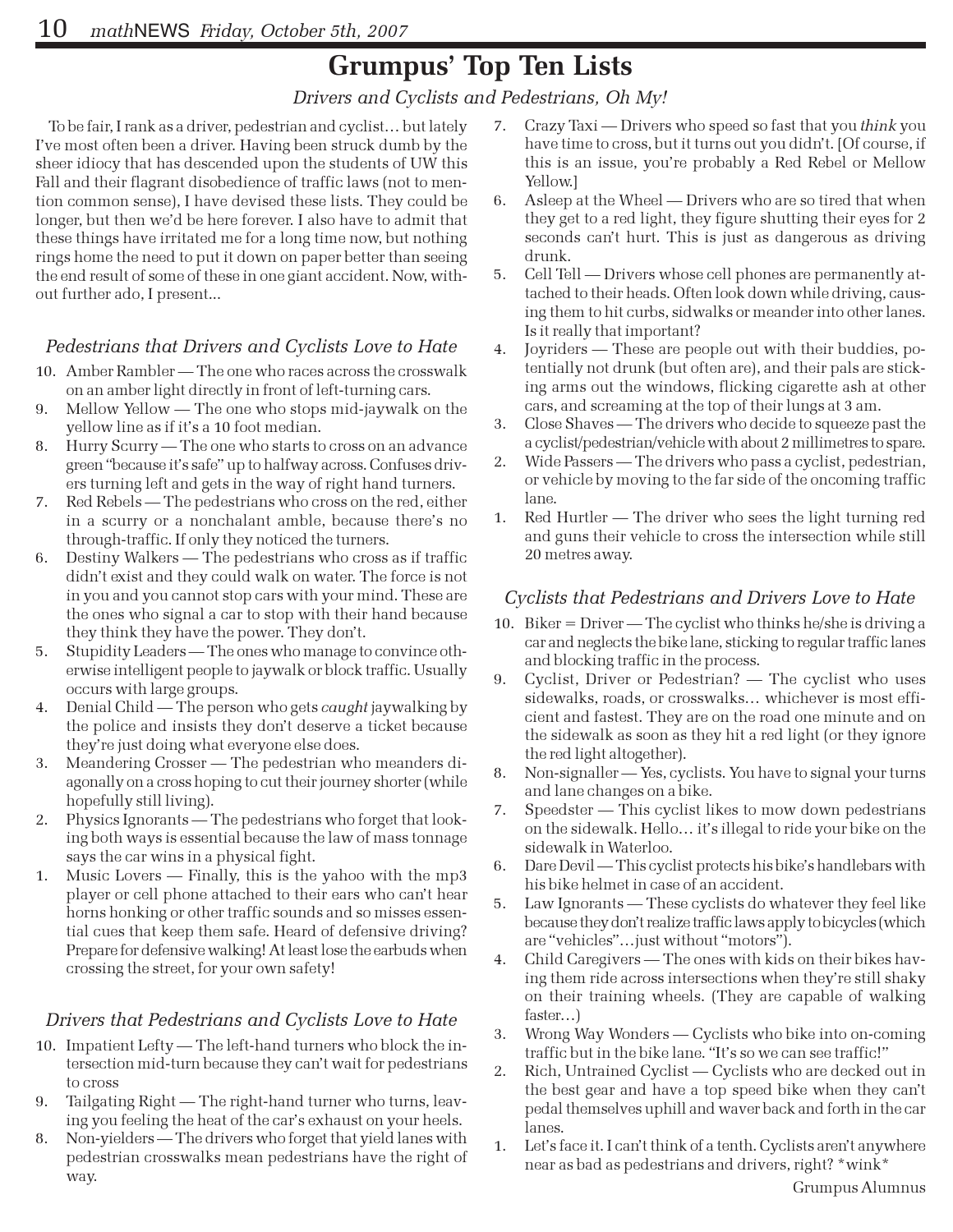# Why must AJAX suck?

### Problem the first

Some people fail to understand that the first A in AJAX stands for "asynchronous". This is particularly annoying because to use it any other way you have to say so when you open the interface. Of course, not being the normal interface, it's full of bugs. When you perform SJAX, the browser freezes once the request is sent, and only returns to normal once it gets a response.

Now, for some people, with really fast, 100% reliable connections, this wouldn't pose a problem. Of course, as noted in the last issue, I really don't have one. It's not just wireless, though. Every other network I've been on occasionally drops packets. Of course, this means the site breaks my computer.

#### Problem the second

The annoying thing is, when I see AJAX abuse, I can't get around it. Most websites require you to suffer through it to use the page. I hate pages that require Javascript. You see, I disable these things unless I'm given a good reason to trust the site I'm on — so Gmail can, but random other sites can't. Same with cookies.

I mean, in most cases it doesn't seem to serve any purpose other than loading a new page, at which point, you shouldn't even need AJAX: the browser does this for you. So, what's the point? [Often, it's exit-tracking, but they should use onclick or event handlers instead. — mossEd]

### Solution the third

It's simple really: make a webpage that doesn't use AJAX. If you want it, then write a script that checks to see if you have it, and use said script to redo the links to use AJAX the way it should be. Is it really that hard?

Richard

## Next time on Heroes…

Forty minutes of drama followed by five minutes of anti-climatic action. Then "To be dragged out…"

# Justifiable Homicide

People who should die and why

This may become a fortnightly column; we'll have to see how many people piss me off every week. For now, I'll tackle the bane of every university student's existence: people in hallways.

Number 1. Straight up, don't make massive groups right in the centre of the hall. This should be common sense. How are people supposed to get by? No one, your buddies included, really cares about how you solved that tough calculus problem last night. Shut up and get off to the side. No, leaving room for one person at a time to pass through is not enough. Two way street, people. Think about it. Why the hell are you there, anyway? Leave! Oh, and one last thing, don't give me, or other people, dirty looks when we have to shove past you to get where we're going. Suck it up, princess!

Number 2. What's the hurry? Must you get into class right at 20 after? Can't wait until the room empties? Relax! Slow down! The lecture isn't going to start early. Getting in the front row will not improve your mark. Profs secretly hate everyone in the front row anyway. You ask too many questions and never know what's going on. Get to class on time, not early. Sit in the back. Don't be a douche. Oh, and when you actually do wait until the room empties, don't clump around the damned door! (If in doubt about clumping, see #1.) Get out of the way! People need to get out!

Number 3. (And hopefully last.) Just a short one: keep to the right! If there are two doors, take the right one. Too many times I see someone shoving or ducking passed people to get in the left door when they could simply push the right-hand one open. Look up. Notice what's in front of you. Think! And I can't stress that last one enough.

All right, that's all I've got. For now. In the mean time: people pissing you off? Tell me about it! Drop your letters, notes, or ravings in the BLACK BOX.

And always remember kids: righteous anger is not a sin. Just look at the crusades!

The Rage

# Some problems with reality

#### Please take notes

- Some people still put pineapple on their pizza. These people will be the first up against the wall when the revolution comes.
- Linear Algebra has stolen all of my symbols for multiplication. What's the deal with that? I can't use '×' and I can't use '•'. Sometimes a man just needs to have shorthand for multiplication that doesn't involve brackets.
- Combinatorics people apparently still haven't checked a thesaurus, or else they'd have noticed by now that "Pick" and "Choose" are synonyms. Choose/Pick better mnemonics, people.
- Apparently these days you can just stick "calculus" on the end of anything and it becomes a cool formal system. Calculus is about integrals and whatnot. Join calculus? Predicate calculus? Lambda calculus? Umbral calculus? These are all sham forms of calculus! Be more creative in naming your math system.
- Some programming languages use <> for "not equal". I realize that this is probably how you are actually implementing this comparison, but it does a bad job of communicating what's going on. It's okay to hide functionality.
- Computational linguistics isn't a real field of study. Fuck computational linguists.
- After about two hundred years, you'd think we wouldn't still have two different symbols for sqrt(-1). Is it i or j? Can't someone look into this?
- People always pick Australia in Risk. Branch out, guys. There're other continents that are cool too.
- Murder, war, famine, plague, hatred, assault, etc. Deal with those too.

Thor

I have an idea: let's use more ink!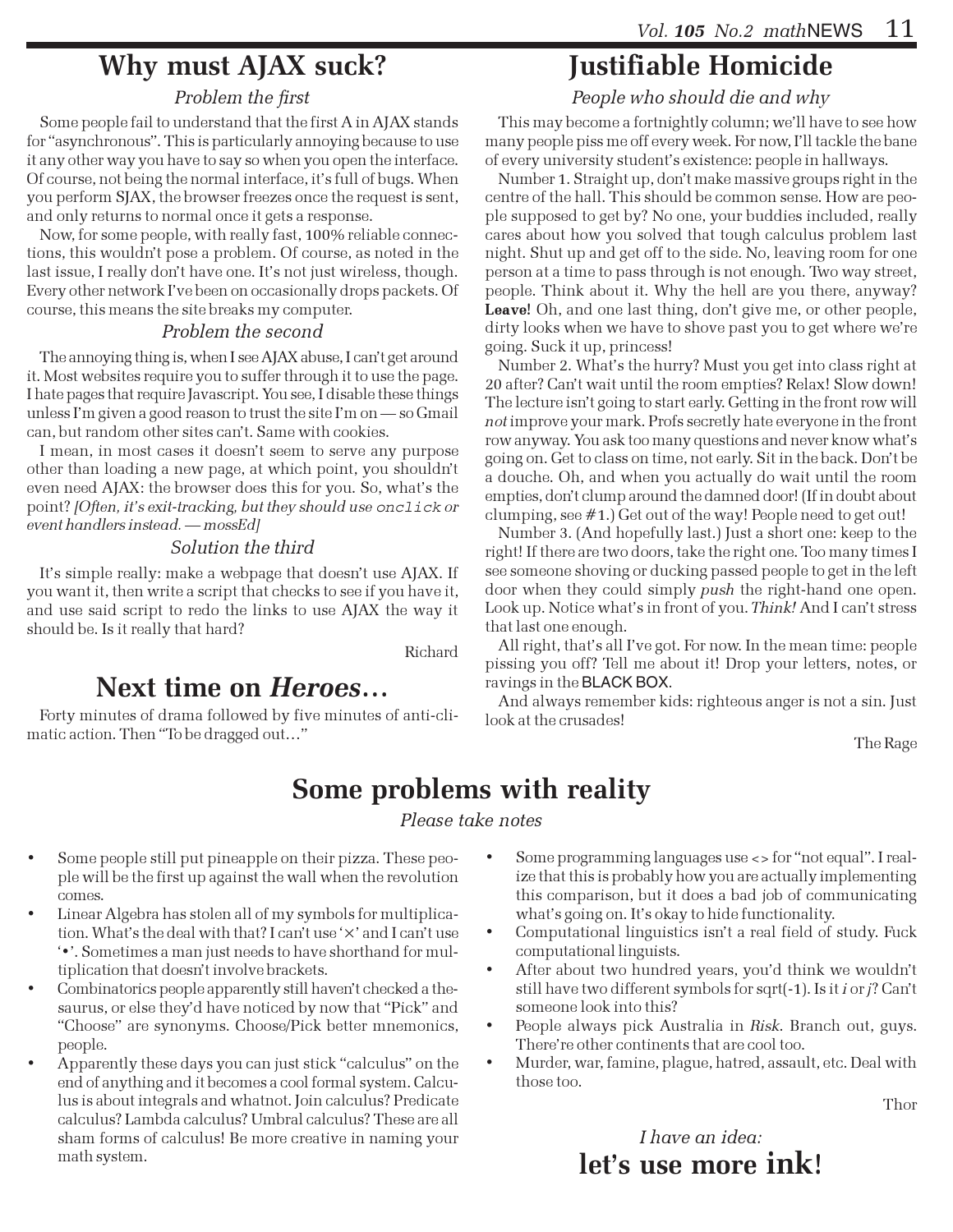# Study reveals best place to stop

A recent study revealed that the best place on campus to stop and talk to friends is in front of an entrance to a building or classroom. It seems that, despite the traffic and sheer stupidity of standing in the middle of a flow of students moving from classroom to classroom, it is the best place to talk to friends. Researchers believe that this is because these areas act as accumulation points. Critics think that these people are dead weight like an elderly person driving on the highway. Others just say, "Get out of the fucking way!"

The Hee Ho

# The Math C&D

### The best prices on campus!

Want food for less? Sick of paying for food for a ridiculous mark-up from Food Services? Then eat at the Right Angle Cafe (i.e. the C&D)! Located on the third floor of the MC building, the C&D is the perfect place to settle a grumbling stomach as well as cater your event! See you there!

## math**HELP**

### Because I can

**Dear InsideR** – I have come to the realization that university assignments are impossible. I spent the entirety of last night working on this assignment for algebra, and barely half-finished. Can you tell these profs to make them easier? – Assignment Crammer

Dear Crammer – Being a tutor for the course in question, I can attest to the reasonability of the assignments. Besides, how many times have you been told that you can't do these assignments the night before anymore? Next time, if you need assistance, come and find me (or another tutor) before the due date.

#### InsideR

Dear InsideR – I have recently heard about this election that's happening, and I'm feeling pressured to vote. However, I can't see myself supporting any of the three parties. Who would you vote for? – Undecided Vote

Dear Undecided – Well, if you can't support any of the three main parties, what about the other two here in KW? I mention elsewhere in the issue who's running. If you can't support any of the candidates; though, that is the only excuse that you have for not voting. [If you care to, you can make a "protest vote". It's supposed to make the parties think if lots of people do it. You can also vote in the referendum without voting in the election, or vice versa. — mossEd]

#### InsideR

**Dear InsideR –** You may recall my request for dating advice from mathNEWS 103.2. I completely understand now why The Single Guy is so named, and hence must ask: are you still available? – STILL Single in the 'Loo

**Dear Single –** You know, there exist very few people on this earth who are handsome, intelligent, and single. Unfortunately, I am not one of these people. Nonetheless, I wish you success on your search. (And TSG, she said it, not me.)

#### InsideR

## What if life were more like Resident Evil?

- All doors are locked. The key can be easily found in any other room.
- Anything that shines is useful and can be picked up.
- Smoking up will heal anything. This includes zombie bites, mace hits to the face, and stabs wounds.
- Things aren't as big as they appear. A shotgun is the same size as a pistol, which is also the same size as an herb.
- The moment you touch a door, anything chasing after you will instantaneously give up and let you walk through it.
- Once you have walked through said door, they will not bother chasing you down.
- Everywhere you go, there will be a crate that must be pushed. Pushing this crate will give you access to places that you couldn't have reached otherwise.
- Any window you pass by will have something jump out at you. Especially if the window is on the ceiling.
- The conversations that you have with people will be fragmented and not make sense.
- Everybody can use any gun. Furthermore, everyone will have a working knowledge of how to operate elevator terminals and trains.
- Passwords for anything can be found written in a memo nearby. In fact, it's surprising that there are passwords on these things at all given that their codes are just left lying about in plain sight.
- No matter how many people were slaughtered by the swarms of zombies and other baddies, one person can easily manage to destroy every baddie that comes their way.
- Regardless of how terrible things get and despite the advantages of sticking together, any other person you find will walk away from you instead of working with you.
- Whenever you are locked inside a room with something trying to kill you, the exit only appears after you've killed the aggressor.
- People can withstand multiple gunshots to the face.

Angelo

# Free time?

### Answer your spam!

Need a new way to kill time and help waste the time of other people? Now you can, using web forgery! Whenever you get those annoying e-mails from people claiming to be your bank asking for your personal information, what you can do is go to those links and fill in erroneous data. For example, for "What is your personal question?" you could answer "Who was the first person I got herpes from?" and then put in an amusing answer such as "Your mom". Don't think it's fun? Give it a shot.

The Hee Ho

# Eau d'Ass

Want to smell like the university to impress teh ladies/gentlemen? Love the smell of manure and cow feces? Then go to your local department store and pick up Eau d'Ass, the newest fragrance available for both men and women! Now you too can make people gag with your olfactory presence. Eau d'Ass: it's not just the smell of crap, it's the smell of Waterloo.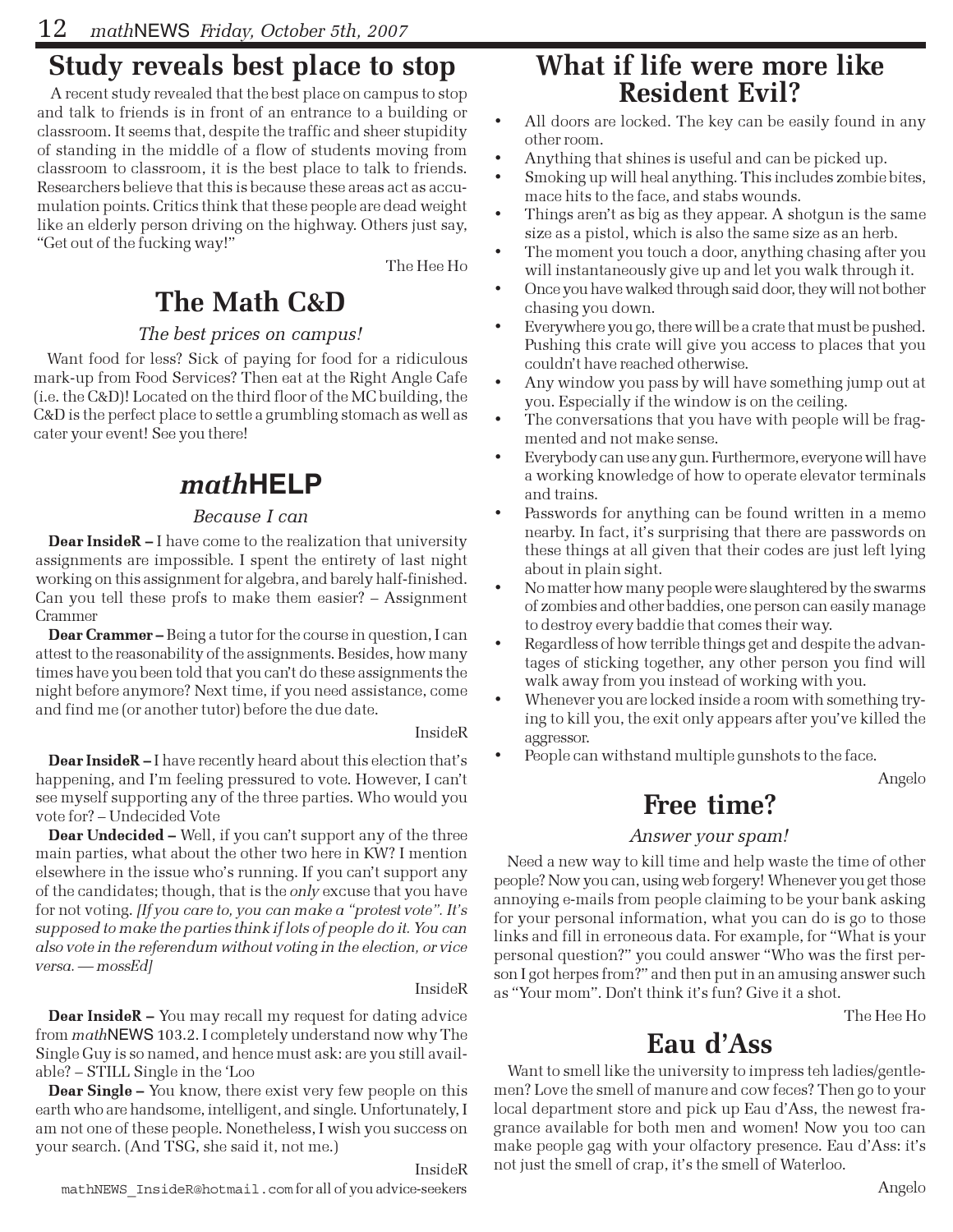# math**JOKES**

#### Win something, maybe When the editor is away, the production team will play

So here's the plan: you write in your best math-themed jokes, I print the three funniest ones, and the bestest best joke submitter gets a \$5 gift certificate to the Math Coffee and Doughnut Shop (C&D).

Please send them in the same way you'd submit a puzzle solution. Be sure to include your name, email, and program, and submit to the BLACK BOX next to the C&D on the third floor or through email to mathnews@student.math.

To start things off, here are a few in the tone I'm looking for. I don't want page-long setups, I don't want bad pickup lines, I don't want single puns — I want classic setup and punchlines or knock-knock jokes.

Q: What's an anagram of Banach-Tarski?

A: Banach-Tarski Banach-Tarski.

Q:Why do mathematicians always get Halloween and Christmas mixed up?

Because  $OCT$  31 = DEC 25

And finally, this is the longest length allowed:

## Don'tcha?

#### (Chorus):

 Don'tcha wish some people would just shut up? Don'tcha ever tell some people, "that's enough!"? Don'tcha? (x2) Don'tcha wish some people would get off your ear? Don'tcha wish some people would disappear?

Don'tcha? (x2)

 I know it's annoying When all that you hear Is stupid, boorish idiots Going on for about a year You try to get them to stop Or possibly leave But they just ignore you and You'd do anything for a reprieve (Chorus) Fight the feeling Leave it alone 'Cause these idiots Are even more lowly than a kidney stone Don't waste one minute Or precious energy 'Cause giving them the time of the day will make it worse, you see (Chorus) I know you're going crazy There's not much you can do 'Cause many of these bores Are so oblivious they have no clue One day it will find them All their stupidity Will haunt them Forever like some berserk banshee (Chorus)

Two mathematicians were having dinner. One was complaining, "The average person is a mathematical idiot. People cannot do arithmetic properly, cannot balance a chequebook, cannot figure tips, cannot do percents…" The other mathematician disagreed: "You're exaggerating. People know all the math they need to know."

Later in the dinner, the complainer went to the men's room. The other mathematician beckoned to the waitress and said, "The next time you come past our table, I am going to stop you and ask you a question. No matter what I say, I want you to answer by saying 'x-squared'."

When the other mathematician returned, his companion said, "I am tired of your complaining. I am going to stop the next person who comes by our table and ask him or her an elementary calculus question, and I bet the person can solve it." Soon the waitress came by and he asked, "Excuse me, Miss, but can you tell me what the integral of 2x with respect to x is?" The waitress replied, "x-squared." The mathematician said, "See!" His friend said, "Oh, I guess you're right." And the waitress said, "Plus a constant."

Half-pint

## There's nothing wrong with wearing an adult diaper

Unless you're caught wearing an adult diaper.

# ElseWhen

### 25 years ago in mathNEWS

Welcome to this edition of ElseWhen, where we look back to when the mathNEWS logo changed every issue because it was done by hand. This issue, we re-read Volume 30 Issue 2, originally published on Friday, October 15, 1982.

#### Peter 'mossEd' Simonyi

MathSoc Regime Change — Almost two pages are filled with a questionnaire for mathies on what the new MathSoc should focus on. It seems improving the student lounges was a concern 25 years ago, too. Steve Wolfe introduces the questionnarie in four paragraphs. Apparently, he wasn't happy with the previous MathSoc executives.

The questionnaire focusses on five improvement ideas: a quality of education fund, a formal student-faculty award dinner, renovation of the lounges, lectures by professional people, and impriving the coffee and doughnut stand.

#### In other news:

- "Confused" wants to know if a  $6<sup>th</sup>$  degree polynomial is a "hectic". The editors don't answer.
- A "mere engineer" got 6 calls, but none of them were by women, though "Scooter!" clearly asked ladies to call.
- Dave can't fill a small blank on the front page, because someone wrote "Dave, don't forget to put something here!!" in that very spot. The nerve of that guy!
- The student villages are holding their annual charity raffle. The first prize: a free return trip, anywhere Air Canada flies.